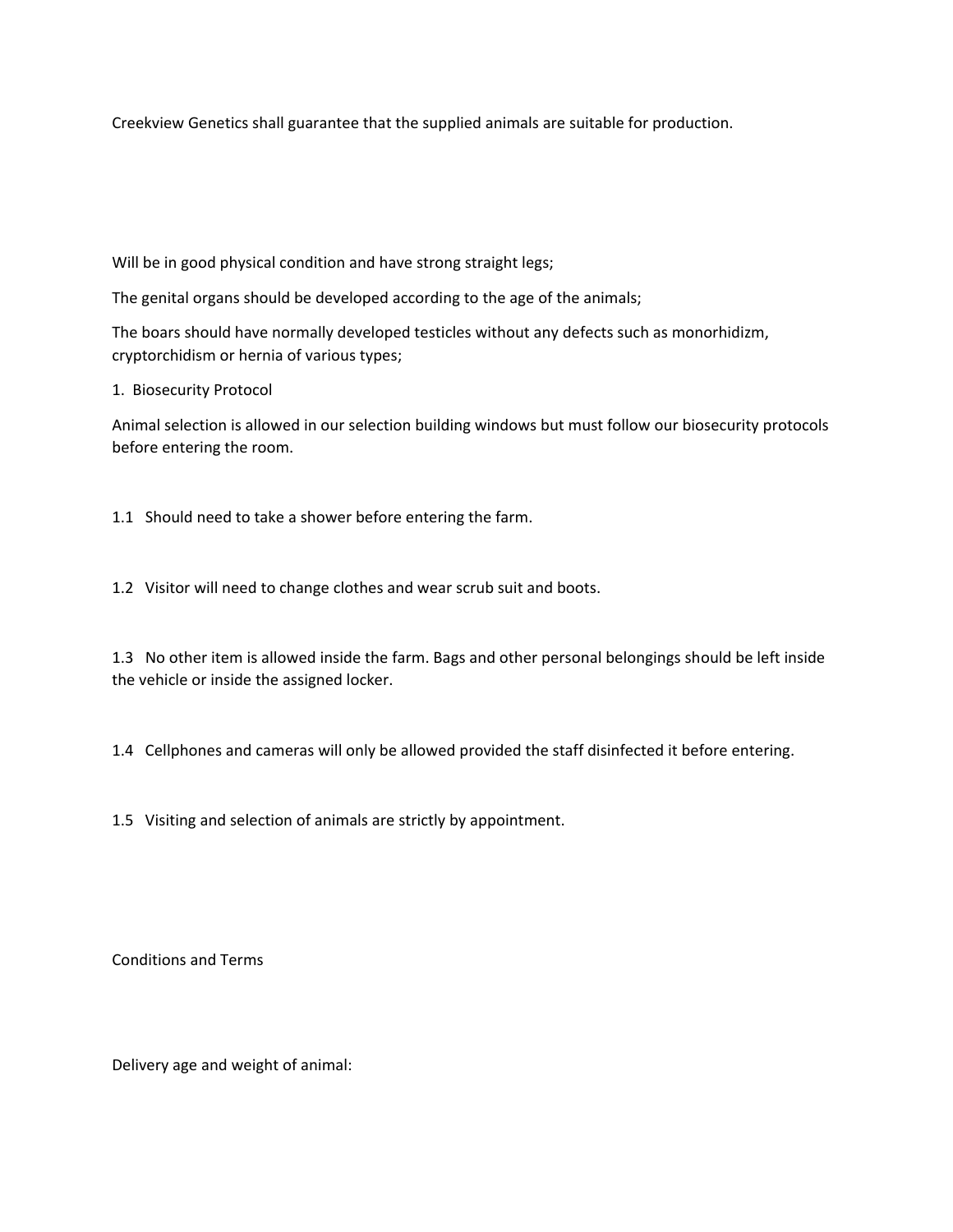LY gilts and Pure gilts – 150 to 165 days or 20 to 22 weeks old minimum, approximately 80-90kgs at least.

Junior Boars – approximately at least 6 months of age or tested 3 times for dummy mounting and semen quality (whichever comes first).

If the client requests to delay the delivery of the animals for more than 1 week, client shall pay the penalty in the amount of 1% of the value of the delayed shipment for each day of delay starting from the second week of the delay

Terms of Payment

4.1 A 30% down payment of the total amount is required after the selection has been made. Failure to comply will void the reservation for the animal selected.

4.2 Payment of the remaining 70% must be on cash basis on or before the delivery of the animals.

4.3 Managers check is allowed provided the said payment is cleared and confirmed a day before delivery.

Selection

5.1 Gilts – selecting client is allowed to choose an extra 1-2% of the total count of the animals they need to purchase. The extra animals will only be listed in the back up list for they will only be used as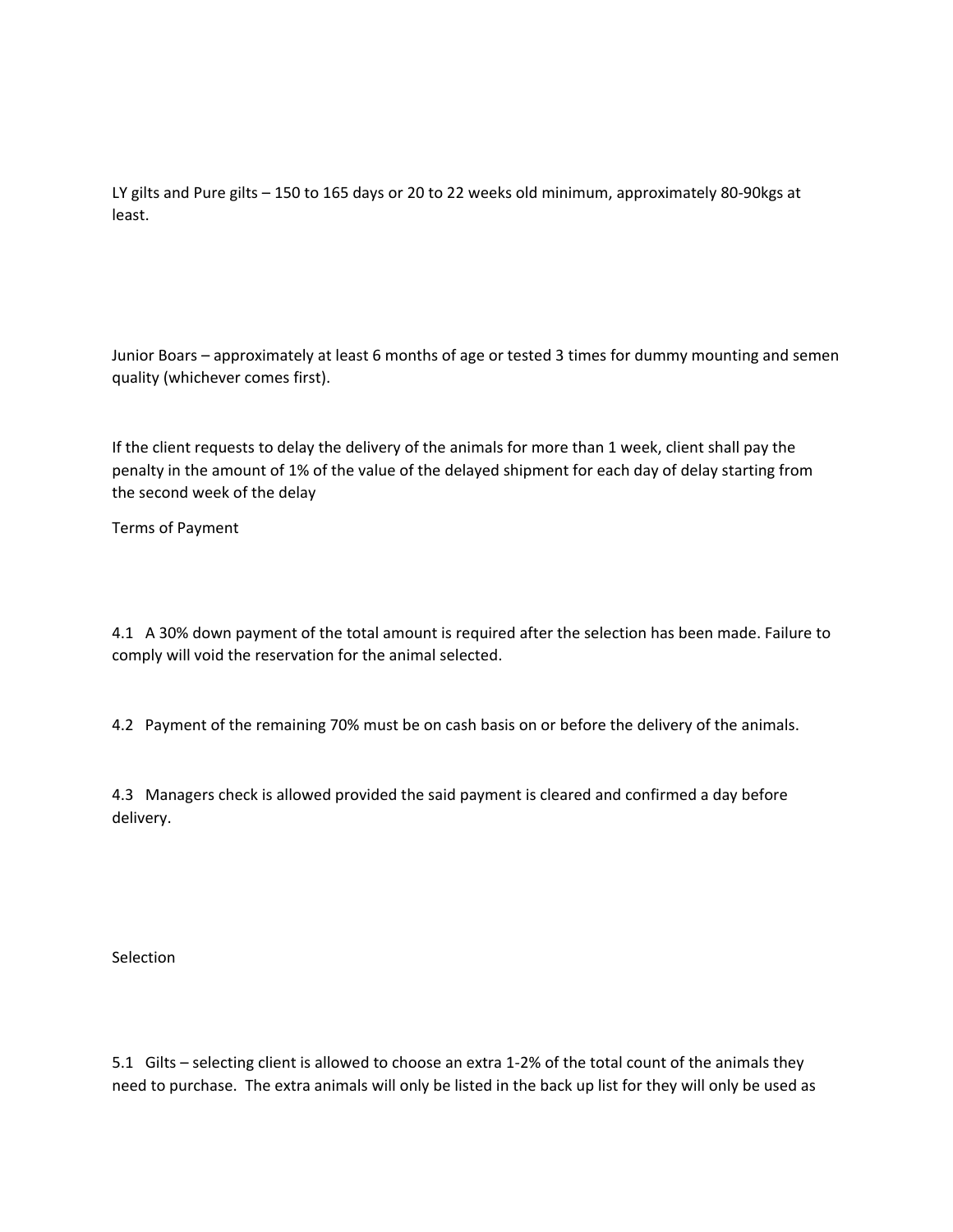replacement if some unexpected circumstances arises before the delivery schedule such as: bad legs, health problems etc.

5.2 Boars – upon selection, the client is given the liberty to have 1st and 2nd choice of boars they wish to purchase. The second choice will serve as back up boar. However, the said back up boar will still be available for sale for other clients that will show interest to the said animal but will also be listed only as back up boar.

Example:

CLIENT 1 CLIENT 2 selected 1st choice 2nd choice Boar 1 Boar 2 Boar 3 1st choice 2nd choice

Client 1 No problem 1st choice will be delivered Problem with boar 1 therefore boar 2 will be delivered

Client 2 Boar 2 will be delivered Boar 3 will be delivered

Warranty Guidelines

6.1 The client shall have a deadline of 96 hours after delivery in which to complain about visible health defects of the animals as consequence of transportation. If the client does not complain within this deadline, he loses his right of the physical warranty give. Claims should be forwarded by email or fax.

6.2 The claim shall be submitted to the seller in writing and shall contain the ID number of the claimed animals, description of the defect and photo or video. Creekview may in some cases request that veterinarian or independent expert in writing confirms the claimed defects.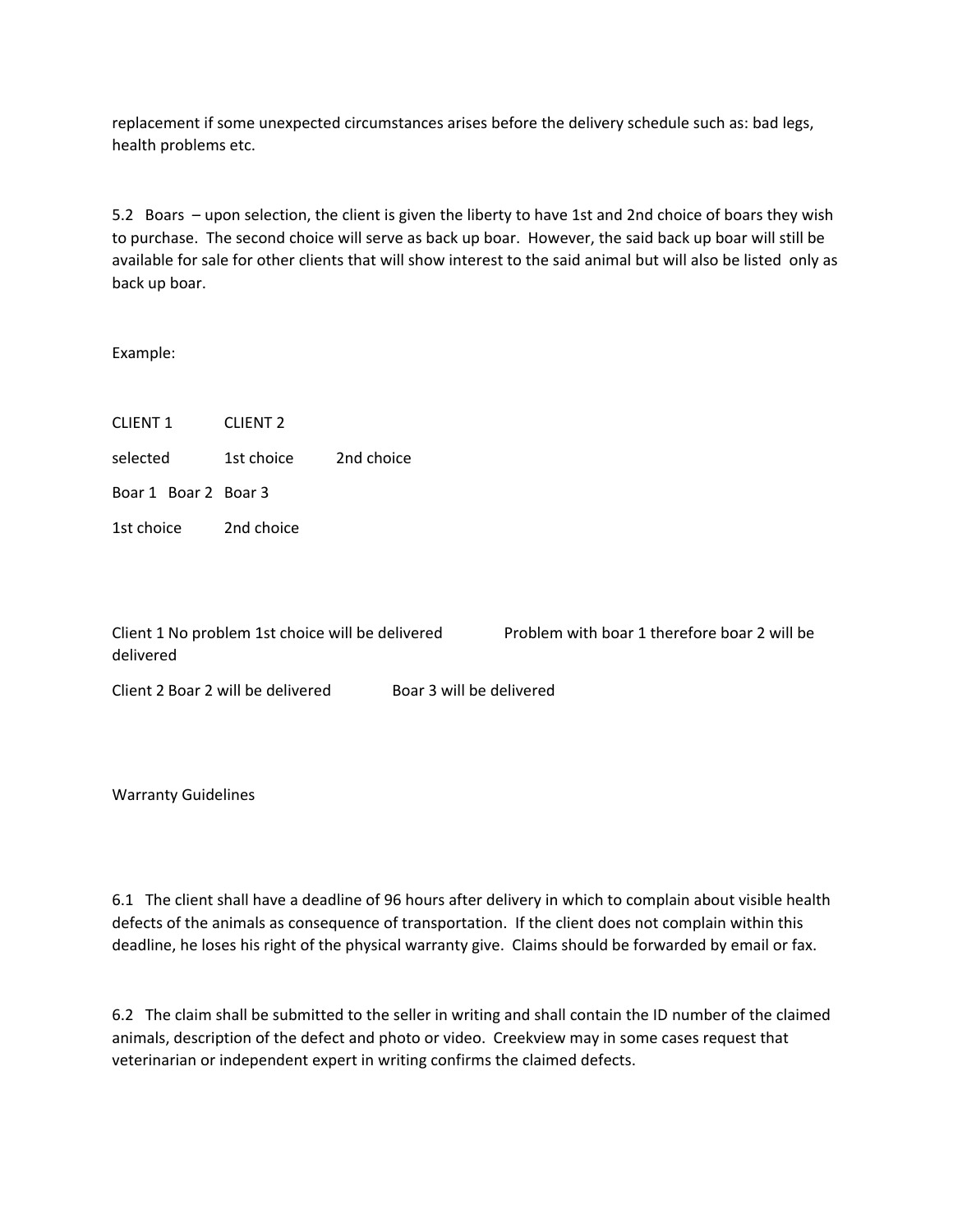6.3 Creekview shall reply to the claims in writing within 2 working days after it was received.

6.4 The cost of the animals injured or dies during transportation which cannot be used for the following production, shall be returned to the client. If the client has sold the above animals to the slaughterhouse, Creekview shall return the difference between purchase and slaughter price.

Gilts: a. Multiple reheating gilt or barren animal for 3 successive breeding is entitled for replacement.

b. Female animal that does not show any signs of estrus a day after delivery up to the age of 28 weeks should be reported and should be written down in the "Heat Cycle Monitoring Form".

Boar a. Creekview strongly suggests that before the delivery date of the boar, the client or any representative should be present in final checking of the semen quality and that the boar is dummy mounting tested.

b. If by any circumstances there are no representative that could visit the animal before delivery, Creekview will make a video copy of the boar semen motility and the boar Dummy mounting. Creekview will send the video through email.

Replacement Protocol

7.1 Client must submit the eartag and pedigree certificate of the animal to be replaced and filled up Heat Cycle Monitor Form for RG.

7.2 The client shall be charged for replacement at Creekview's prevailing price of fattener at the time of delivery of gilts. All payments will be done upon delivery of the replacement.

7.3 The disposal of the replaced breeders shall be the responsibility of the client. However, Creekview has the right to pull out the animals if the company decides to.

Isolation and Acclimatization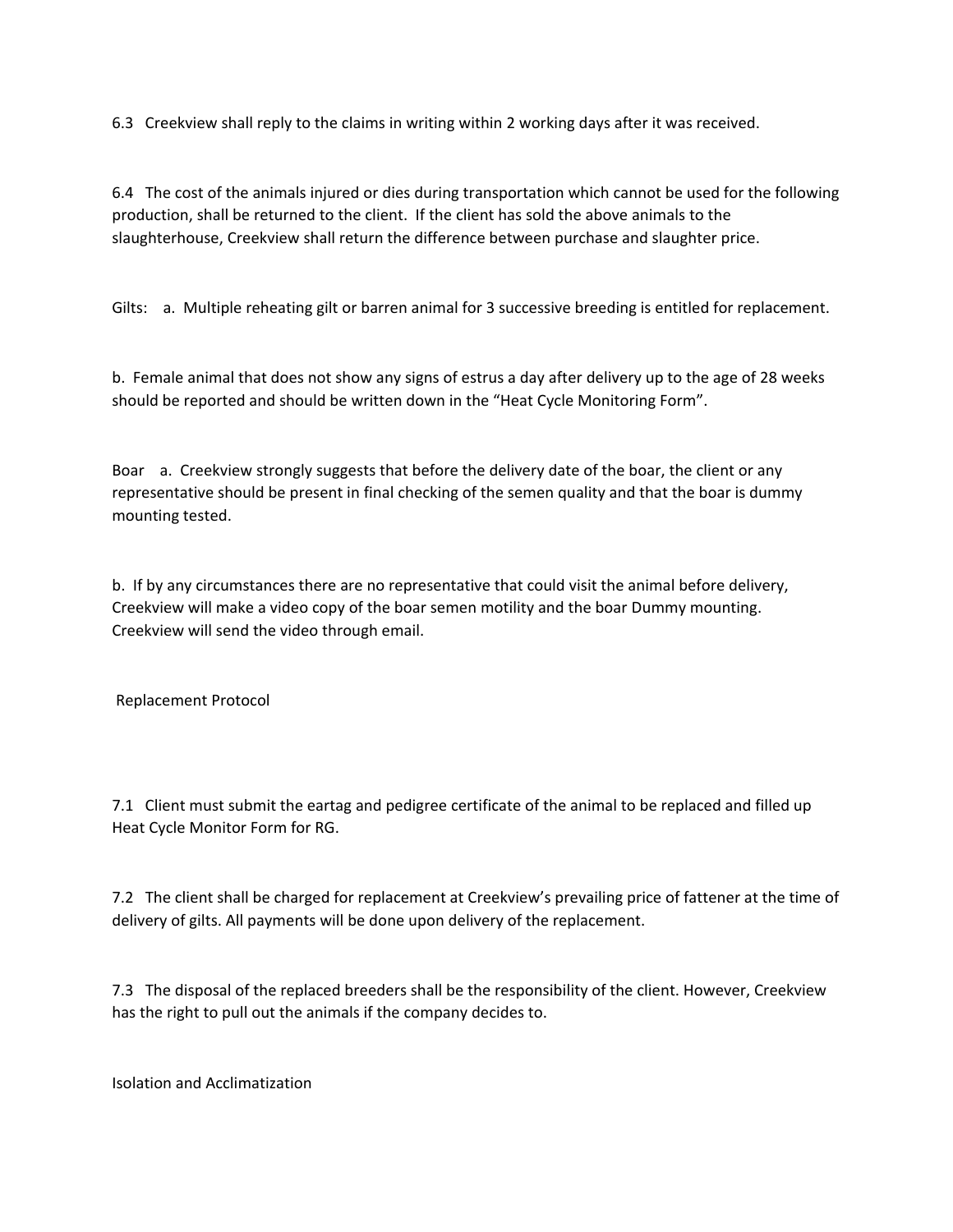How to introduce breeder pigs to a new herd is important.

Creekview Boars and Gilts are from a high Health Herd and vaccinated before they will be sent to a new farm. However, because of the stress and disease that they may encounter as they are moved to a new location, we recommend and suggest acclimatization procedures to maintain high health status of the animals.

8.1 Often neglected, a clean, dry, well ventilated quarantine pen or building far away as possible from the Herd is a MUST.

8.2 Let the animals rest with free flowing fresh water available anytime. Medicated feed and water is best for one week to prevent disease.

8.3 A week after arrival. Start vaccinating once a week based on your farm program. Consult farm veterinarian for appropriate vaccination and medication schedule for application.

8.4 After all vaccinations, introduce the boars or gilts to herd by bringing culled sows in the adjoining pens and manure, placenta or mummified fetuses in the pen.

8.5 Parasites control is recommended in the program upon arrival of the animals. Seek advice from Farm Veterinarian for appropriate medication.

8.6 When bringing in the new animals to the breeding area after the quarantine period, do not introduce new animals to the group or direct contact. Allow 30 days to develop solid immunity vs. farm acquired virus or bacteria.

Maintenance for Boars and Gilts

9.1 Creekview recommends any brand of calcium supplement to be included in all rations of feed for the animals that will be purchased.